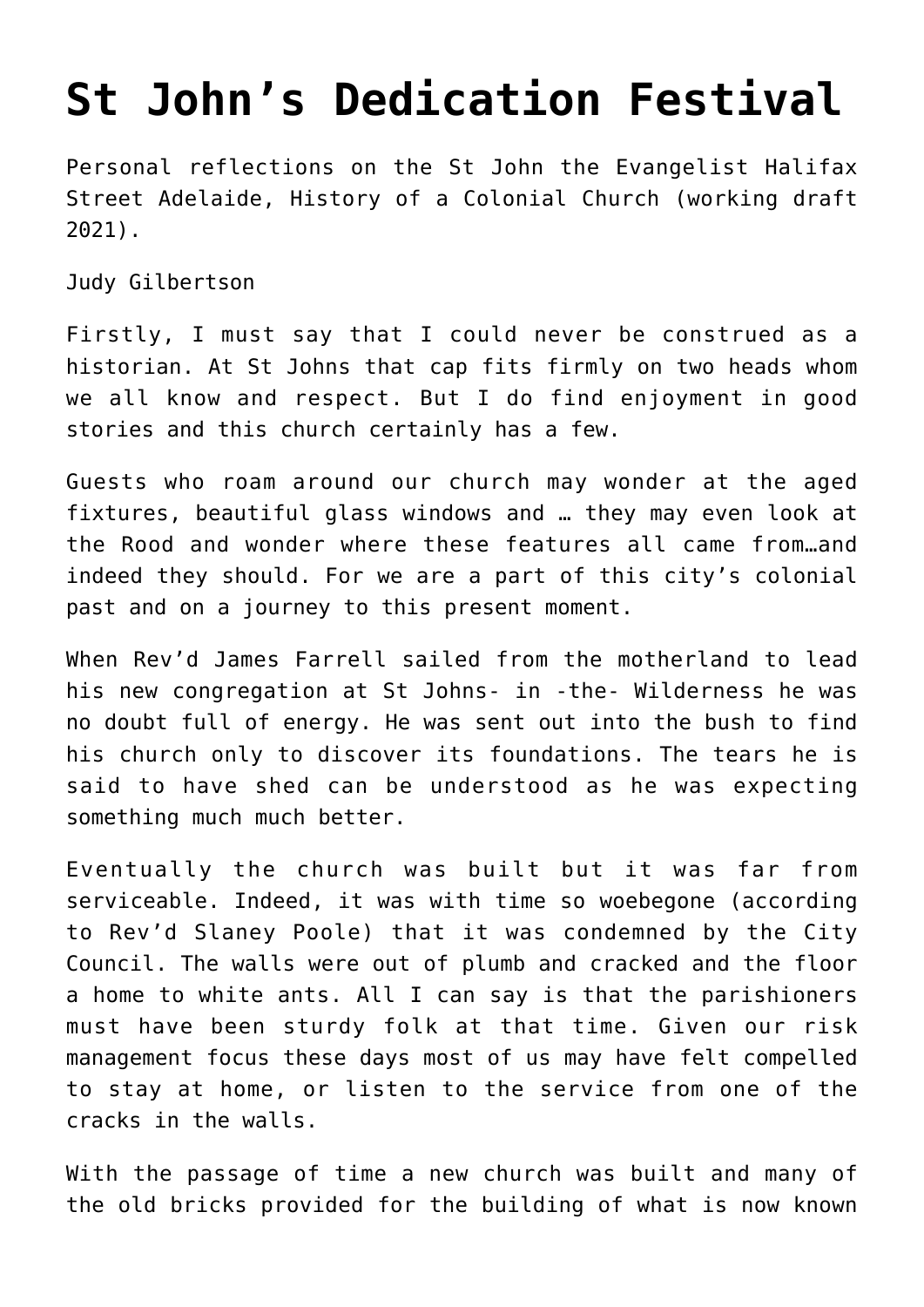as St Mary Magdelene….so all was not lost. The style of that new church is the form we have today.

Over the next few decades, the depression, world wars, and indeed the great flood of the river Murray created havoc in society. St Johns led the way with youth shelters and accommodation for homeless men and women. We should be proud as parents of these programs.

More recently arrangements with the Society of the Sacred Mission proved hugely beneficial to both parties. It seems to me that a pivotal point came when Father Christopher Myers was appointed as he took to heart the outcomes of the Second Vatican Council. I recall him saying to me how important he thought visual experience and power of beauty was to worship "to move people beyond words alone."

Thus began a monumental shift in the St Johns interior decor. I have no doubt many of you may recall those heady days of renovation. They must have been all consuming. Ron Danvers told me that when Father Christopher hung the Rood, he felt the church's keystone was at last in place…. how special is that!

To those of you who are part of that history and the wonderful restoration work I say thank you.

Looking back over our grand history I am taken by the faith, resilience, and sheer determination of our forebears. Even we, who seem to live in a time bubble, can if prompted, look back at our youth and marvel at the journey that has led us here.

The thing that is the bedrock of our lives, and that unites us as a community is our faith. Without this certainty and guidance, life would be lived from one moment to the next and from one challenge to the next, without recourse to a rationale for the journey we seem to be on. Similarly church life can either be lived thinking of short-term goals or perhaps expanding them to a more distant horizon, the "long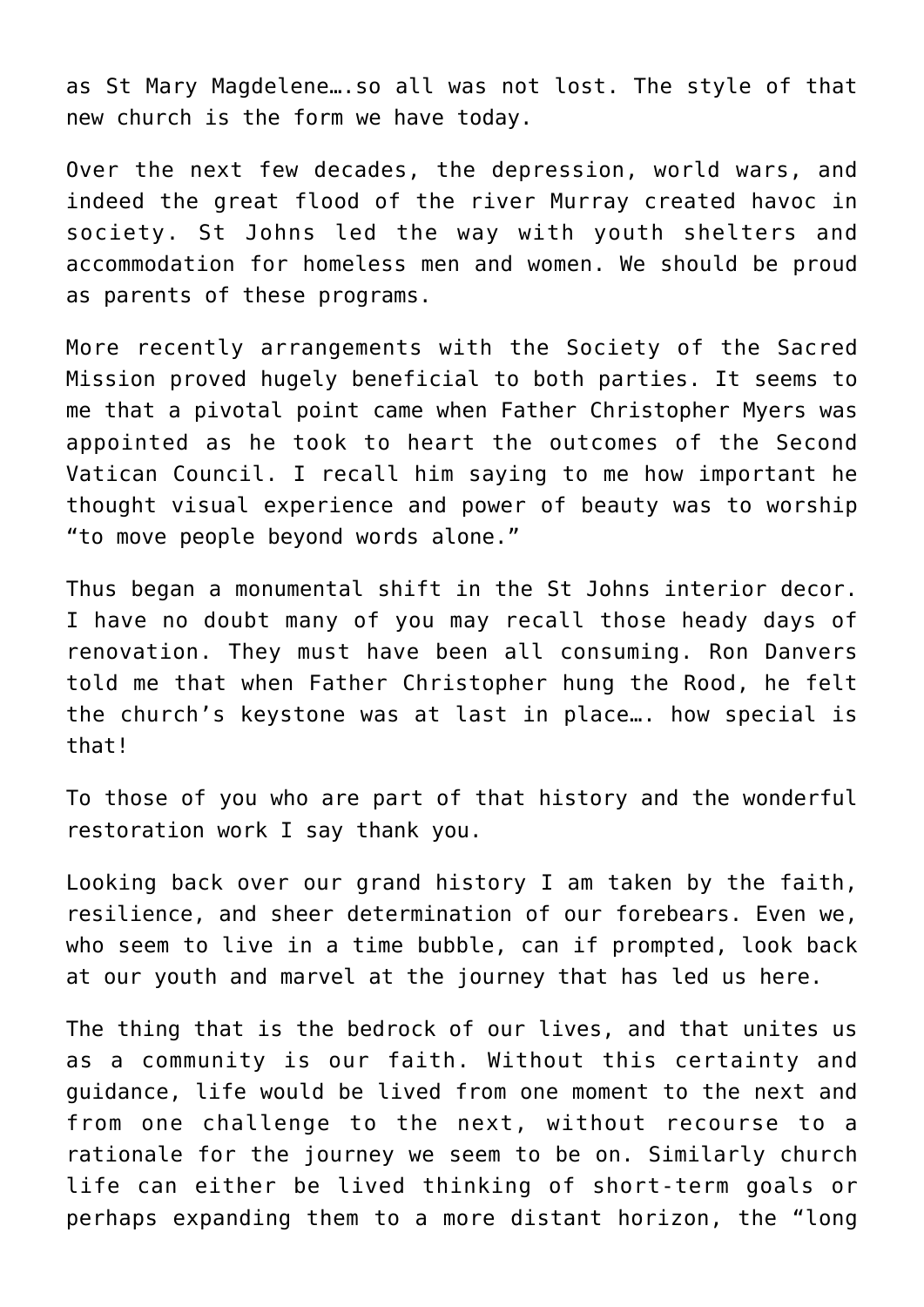game". That is the difference between strategies quickly achieved and those that are worked through over time.

I would like to think that at some point in the future a historian will say …look at the St Johns church and its community…still strong and purposeful. They must be blessed … and indeed we are. Let's be grateful for God's guidance and for providing us with an anchor and strength as we move through this life to the next.

But let's also look at the journey of our forebears as they can teach us much.

David Hilliard OAM

St John's is one of a handful of congregations in Adelaide which have had a continuous existence since the early years of the colony of South Australia. And unlike most of the others it remains on the same site.

In reading the history of this church, which was initiated by Caroline Adams and Ted Ward and brought to completion by Judy Gilbertson, I am struck by these particular features.

Churches change. This is pretty obvious. And they have their ups and downs. St John's had a near-death experience in the 1970s and was rescued by the arrival of the Society of the Sacred Mission which brought in new people and revitalised the parish. Sunday worship and the preaching at St John's in the 1840s was very different from, say, 1901 and there are many differences between 1950 and the present.

This is one of the few churches in the south-east corner of the city of Adelaide and therefore it has a unique relationship with this area. The only other churches are, I think the Christian Spiritualist church in Carrington Street and the Christadelphian Temple in Halifax Street which do not see themselves as part of the local community. Madge Memorial Methodist Church, further west along Halifax Street, was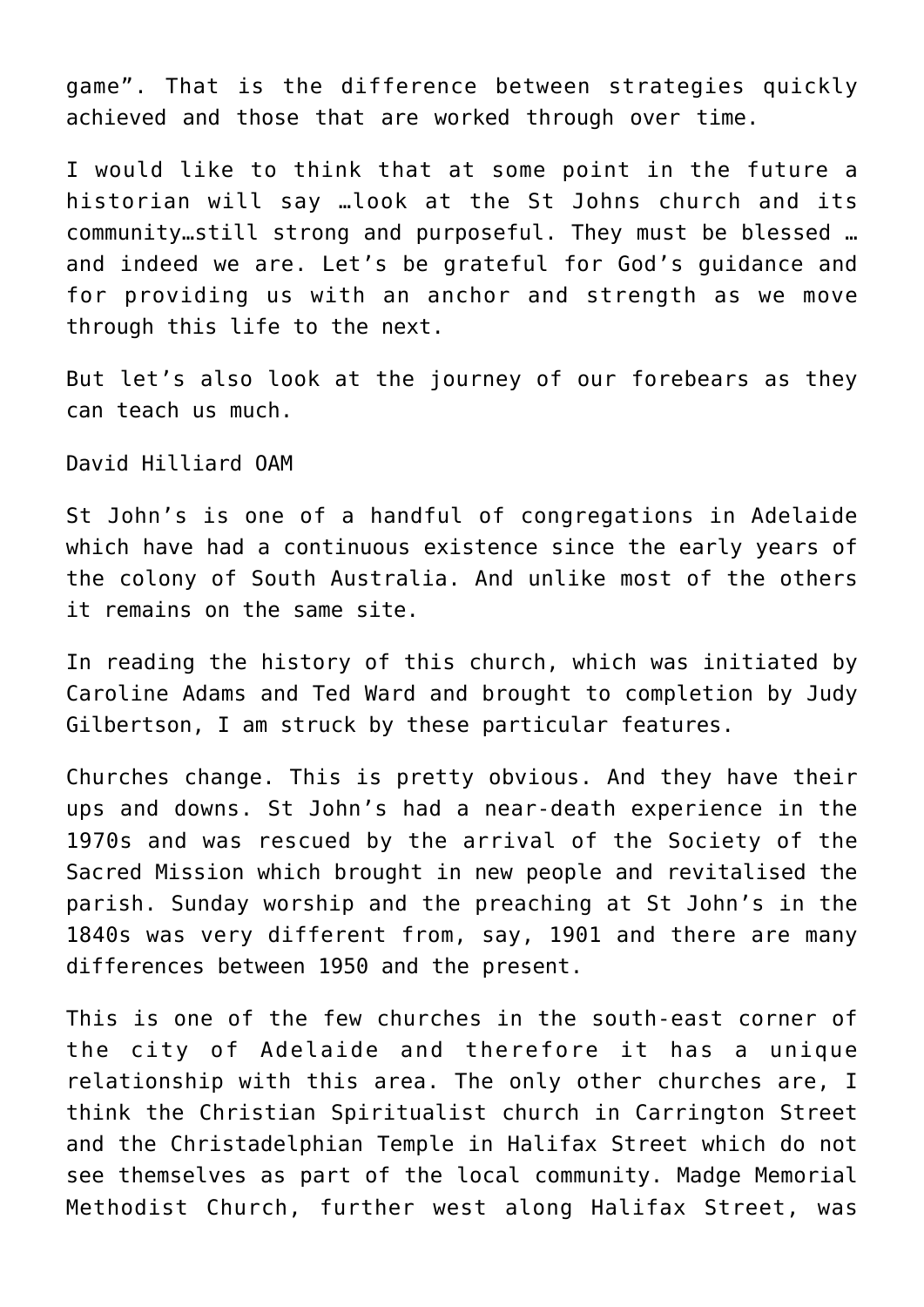closed in 1960.

When this area was thickly inhabited St John's was parish church for all sorts of people who lived here, in the big houses along East Terrace and the little cottages in the side streets. This is shown by the number of names on the First World War honour roll of young men from the parish who served and died. But today St John's does not have the same local connections that it once did and not many parishioners live in the area. For the people who occupy the cafes and restaurants in Hutt Street on Sundays this church is foreign territory.

For much of the last 130 years, since the opening of the new church in 1887, St John's has a strong tradition of church music. In the early years there was large choir of men and boys and H. P. Finniss, who was rector in the 1920s was a noted church musician. In recent years this tradition has been revived. The church has come to be a popular location for concerts and recitals.

Notable people have been associated with this church. Not many can claim as a parishioner a professor who was later awarded a Nobel Prize – Sir William Bragg. Many parishioners have played an important role in the public life of this city and state.

The people of St John's have not been concerned only with personal piety and the church world. They have looked outside. They have sought to meet the physical needs of people of the area – relief during the Great Depression, Father Wallace's assistance to homeless men in the 1970s, and notably the youth shelter that evolved into St John's Youth Services.

There is much to be proud of. However, no church can live off its history. This church has shown that it can adapt. It has great resources to meet the challenges ahead.

Caroline Adams

As the second Anglican church in South Australia St John's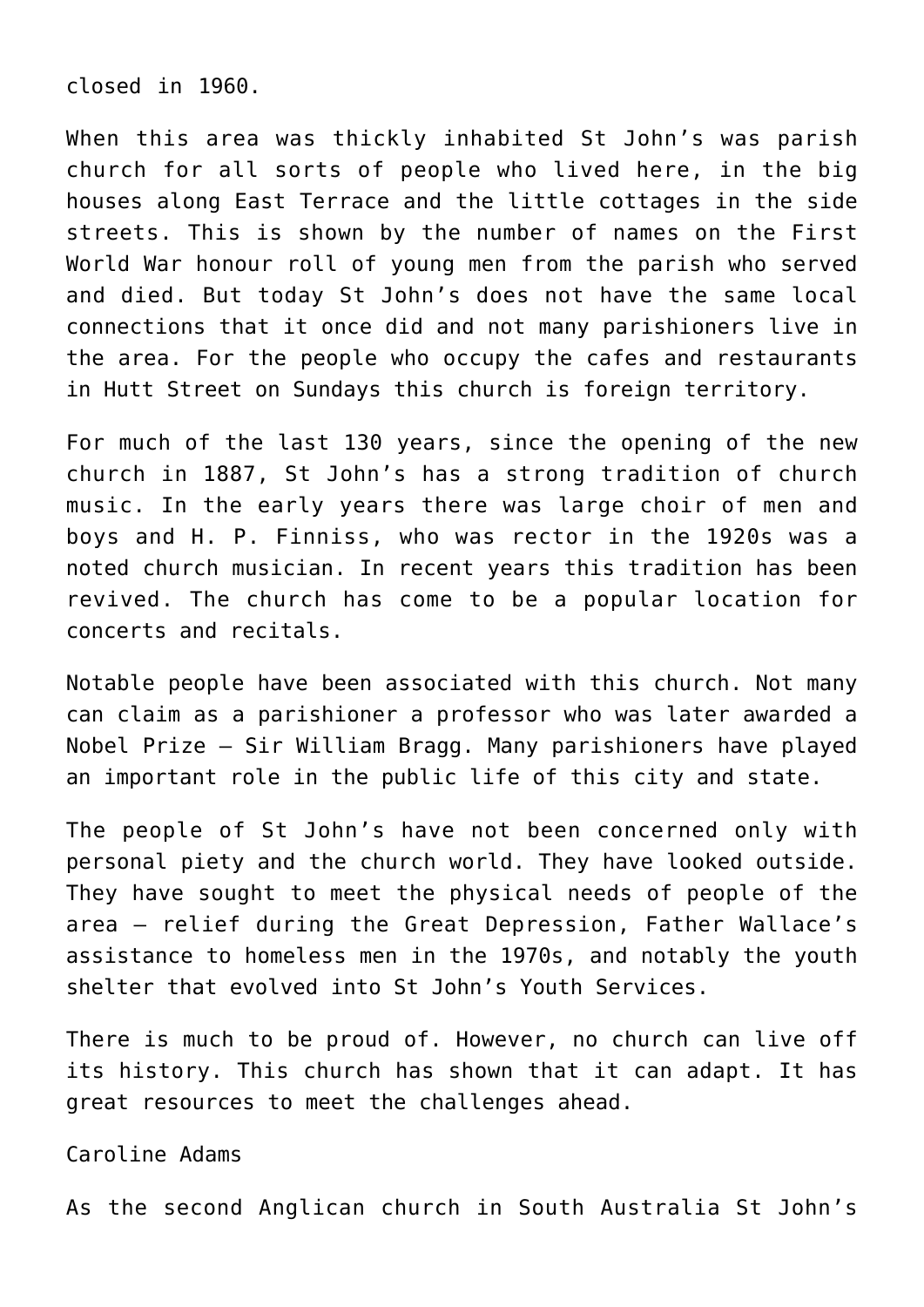holds an important place in the European history of the colony. Since its shaky beginnings from the laying of the foundation stone in October 1839 and its early meetings in the 'Temple of Ease' in Halifax Street it has been a part of Adelaide life. It has been a constant through depressions, wars, good times and pandemics. Such as constant can be a great comfort to the community. It is also important to consider that the land that St John's was built on was sacred to the traditional owners. In a way we are continuing to uphold a sense of sacredness.

Researching the history of St John's allows me to enter into the lives of others. Yes, the past is a foreign country that we can never fully understand, but we can appreciate the faith of those who came before us, from Jane Cox of Derby who, it is reported in 1841 donated amongst other things, some 200 hymn books to the fledging church, to local parishioner Professor Bragg. (How many churches can boast a Nobel prize winner as a sidesman!) Reading old copies of the parish magazine reveals that they had similar issues to us, from fund raising activities to caring for the welfare of others. They also had to deal with war, and indeed much of the fabric of the church has some connection to the memory of those who served Australia in war, from the memorial candlesticks (and snuffer) to the font and various stained-glass windows. There is a certain incongruency in that so much of the beauty of the church, much commented upon by visitors, is as a result of such remembrance.

Rev Don Wallace, writing on the 125th anniversary of St John's wrote how '[T]he original St John's congregation were pioneers. They faced the task of establishing a nation, and the equally formidable task of meeting and dealing with all the new knowledge that was just waiting to be born …'. In the 21st century we are still pioneers, exploring how we can best use technology, negotiating living in a postmodern world with a multiplicity of voices and working out how we can live